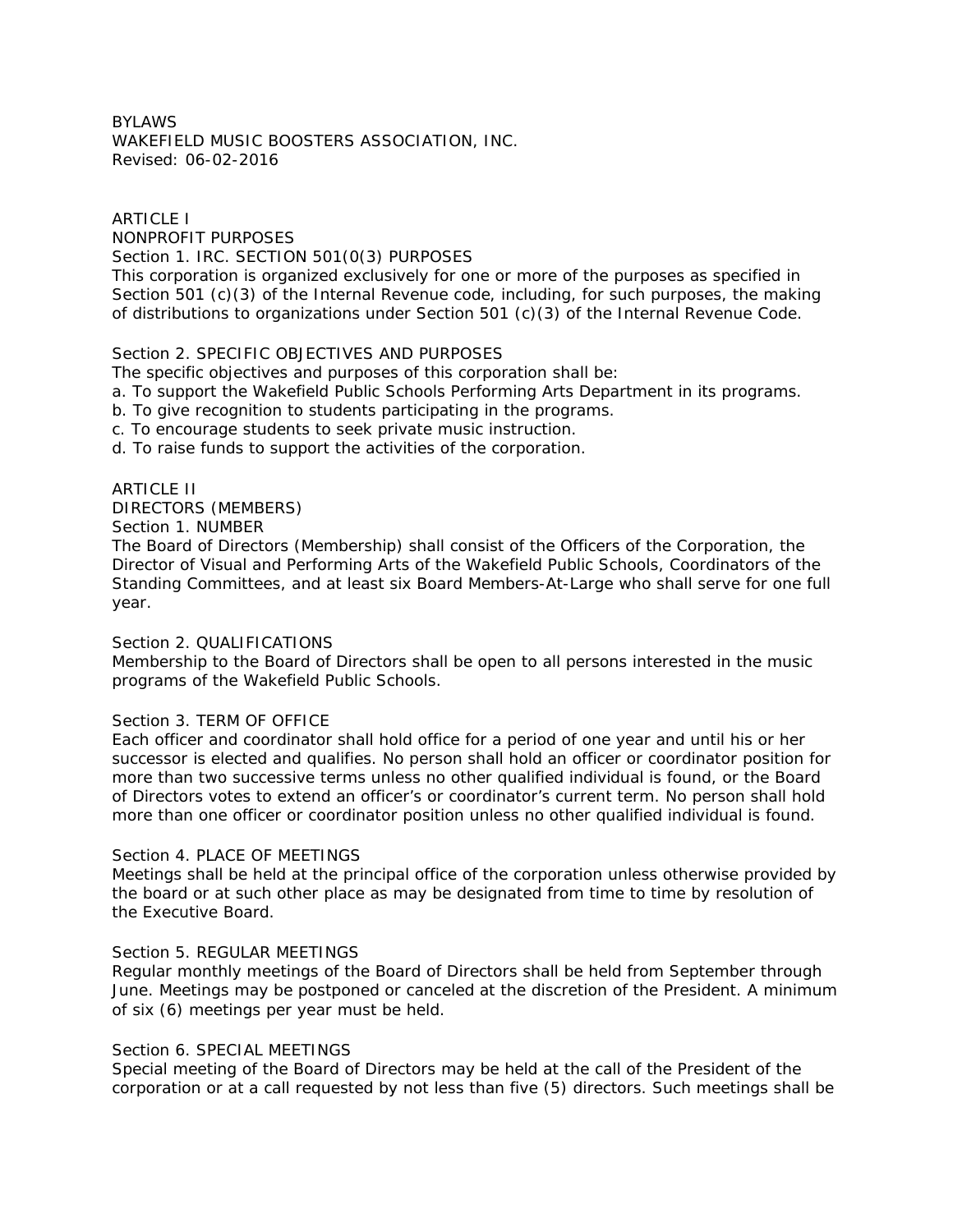held at the principal office of the corporation or, if different, at the place designated by the person or persons calling the special meeting.

## Section 7. NOTICE OF MEETINGS

Unless otherwise provided by the Articles of Incorporation, these Bylaws, or provisions of law, the following provisions shall govern the giving of notice for meetings of the Board of Directors (Membership):

 a. Regular Meetings, No notice need be given of any regular meeting of the Board of Directors (Membership).

 b. Special Meetings At least one week prior notice shall be given by the Secretary of the corporation to each director of each special meeting of the board. Such notice may be oral or written, may be given personally, by first class mail, by telephone, or by electronic means, and shall state the place, date and time of the meeting and the matters proposed to be acted upon at the meeting.

## Section 8. QUORUM FOR MEETINGS

A quorum shall consist of six (6) of the members of the Board of Directors. Except as otherwise provided under the Articles of Incorporation, these Bylaws, or provisions of law, no business shall be considered by the board at any meeting at which the required quorum is not present, and the only motion which the chair shall entertain at such meeting is a motion to adjourn.

## Section 9. MAJORITY ACTION AS BOARD ACTION

Every act or decision done or made by a majority of the directors present at a meeting duly held at which a quorum is present is the act of the Board of Directors, unless the Articles of Incorporation, these Bylaws, or provisions of law require a greater percentage or different voting rules for approval of a matter by the board. Each Director of the Corporation in good standing shall be qualified to vote on any issue that may properly come before any meeting of the Board of Directors.

## Section 10. CONDUCT OF MEETINGS

Meetings of the Board of Directors shall be presided over by the President of the Corporation. In his/her absence a Vice-President shall preside. If none of the above are present, the meeting shall be chaired by the Director of Visual and Performing Arts of the Wakefield Public Schools. If none of the above are present, no official meeting of the Board of Directors may be held. Except as herein otherwise provided, all meetings shall be conducted in accordance with Roberts Rules of Parliamentary Procedures.

## Section 11. NON-LIABILITY OF DIRECTORS

The directors shall not be personally liable for the debts, liabilities, or other obligations of the corporation.

Section 12. INDEMNIFICATION BY CORPORATION OF DIRECTORS AND OFFICERS The directors and officers of the corporation shall be indemnified by the corporation to the fullest extent permissible under the laws of this commonwealth.

# Section 13. INSURANCE FOR CORPORATE AGENTS

Except as may be otherwise provided under provisions of law, the Executive Board may adopt a resolution authorizing the purchase and maintenance of insurance on behalf of any agent of the corporation against liabilities asserted against or incurred by the agent in such capacity or arising out of the agent's status as such, whether or not the corporation would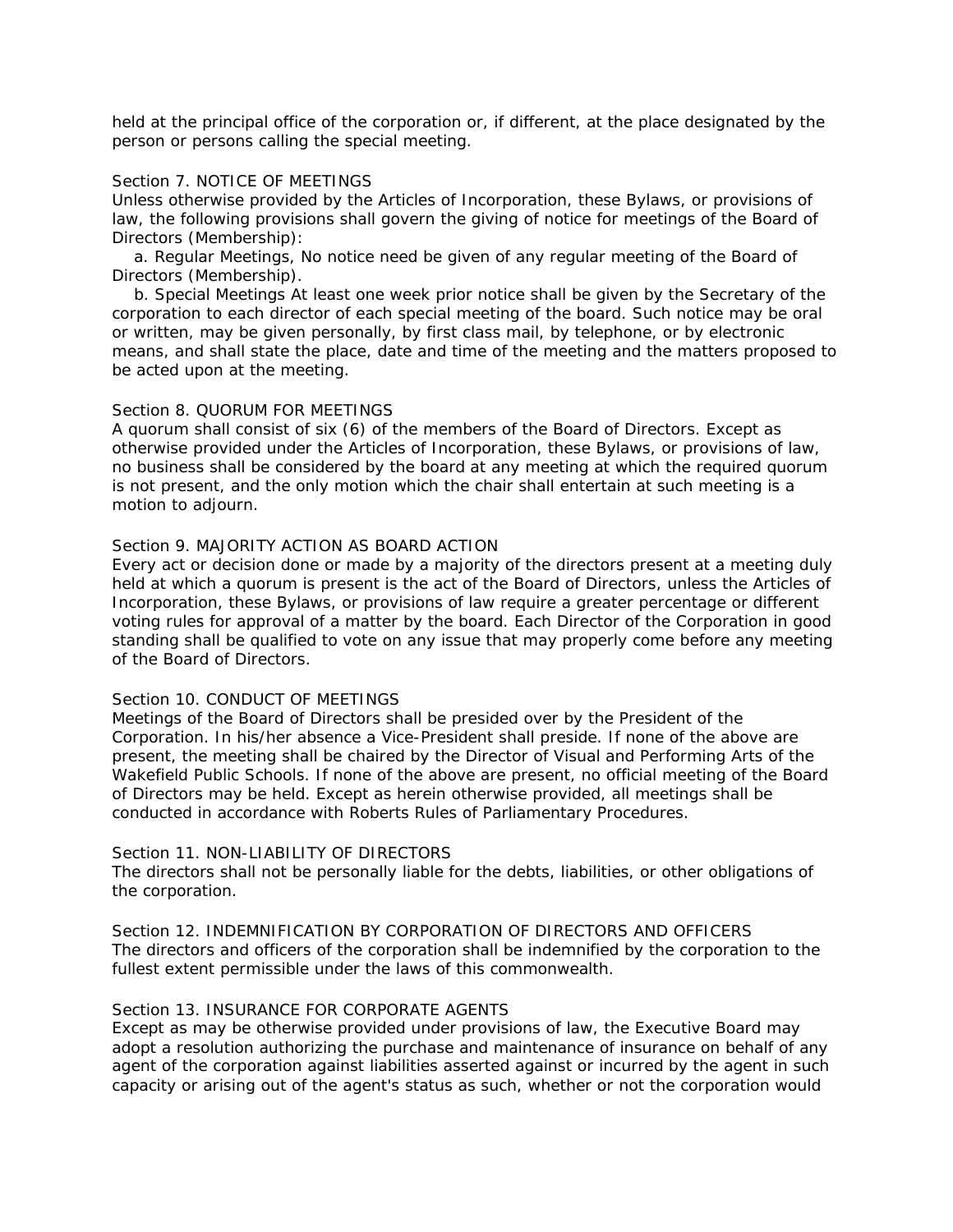have the power to indemnify the agent against such liability under the Articles of Incorporation, these Bylaws, or provisions of law.

# ARTICLE III **OFFICERS** Section 1. DESIGNATION OF OFFICERS

Officers of the corporation shall be a President, a Treasurer, and a Secretary (clerk of the corporation. The corporation may also have a 1st Vice President, a 2nd Vice President, a Corresponding Secretary and Assistant Treasurer, and other such officers with such titles as may be determined from time to time by the Executive Board.

## Section 2. QUALIFICATIONS

Any person eighteen (18) years of age or older may serve as officer of this corporation.

## Section 3. ELECTION AND TERM OF OFFICE

Officers shall be elected by the Board of Directors at the annual meeting to be held in May or June. Each officer of the Board of Directors shall serve for one full year. Preference will be given for the Presidency to be filled by a current Vice President. The Presidency shall not be held for more than two consecutive years, unless the Board of Directors votes to extend the current President's term. Outgoing Presidents shall serve at least one year on the Executive Board as the Immediate Past President.

## Section 4. DUTIES OF PRESIDENT

The President shall be the chief executive officer of the corporation and shall, subject to the control of the Board of Directors, supervise and control the affairs of the corporation and the activities of the officers. The President is the Chairperson of the Executive Board. The President shall preside at all Board of Directors and Executive Board Meetings. He/she is an ex-officio member of all standing and special committees. Only the President and Director of Visual and Performing Arts of the Wakefield Public Schools or their designees are authorized to sign contracts and/or make formal commitments. He/she shall perform all duties incident to his or her office and such other duties as may be required by law, the Articles of Incorporation, or by these Bylaws, or which may be prescribed from time to time by the Board of Directors.

## Section 5. DUTIES OF VICE-PRESIDENT(S)

In the absence of the President, or in the event of his or her inability to act, the Vice-President shall perform all the duties of the President, and when so acting shall have all the powers of, and be subject to all the restrictions of, the President. The Vice-President(s) shall lead a review these Bylaws in March of each year and recommend any necessary changes to the Executive Board for review. The Vice-President(s) shall have other powers and perform such other duties as may be prescribed by law, by the Articles of Incorporation, or by these Bylaws. or as may be prescribed by the Board of Directors. The Vice-President(s) is a member of the Executive Board.

## Section 6. DUTIES OF TREASURER

The Treasurer shall: Have charge and custody of, and be responsible for, all funds of the corporation, and deposit all such funds in the name of the corporation in such banks, trust companies, or other depositories as shall be selected by the Executive Board. Receive monies due and payable to the corporation from any source whatsoever. Disburse, or cause to be disbursed, the funds of the corporation. Keep and maintain adequate and correct accounts of the corporation's business transactions, including accounts of its assets, liabilities, receipts, disbursements, gains and losses. Exhibit at all reasonable times the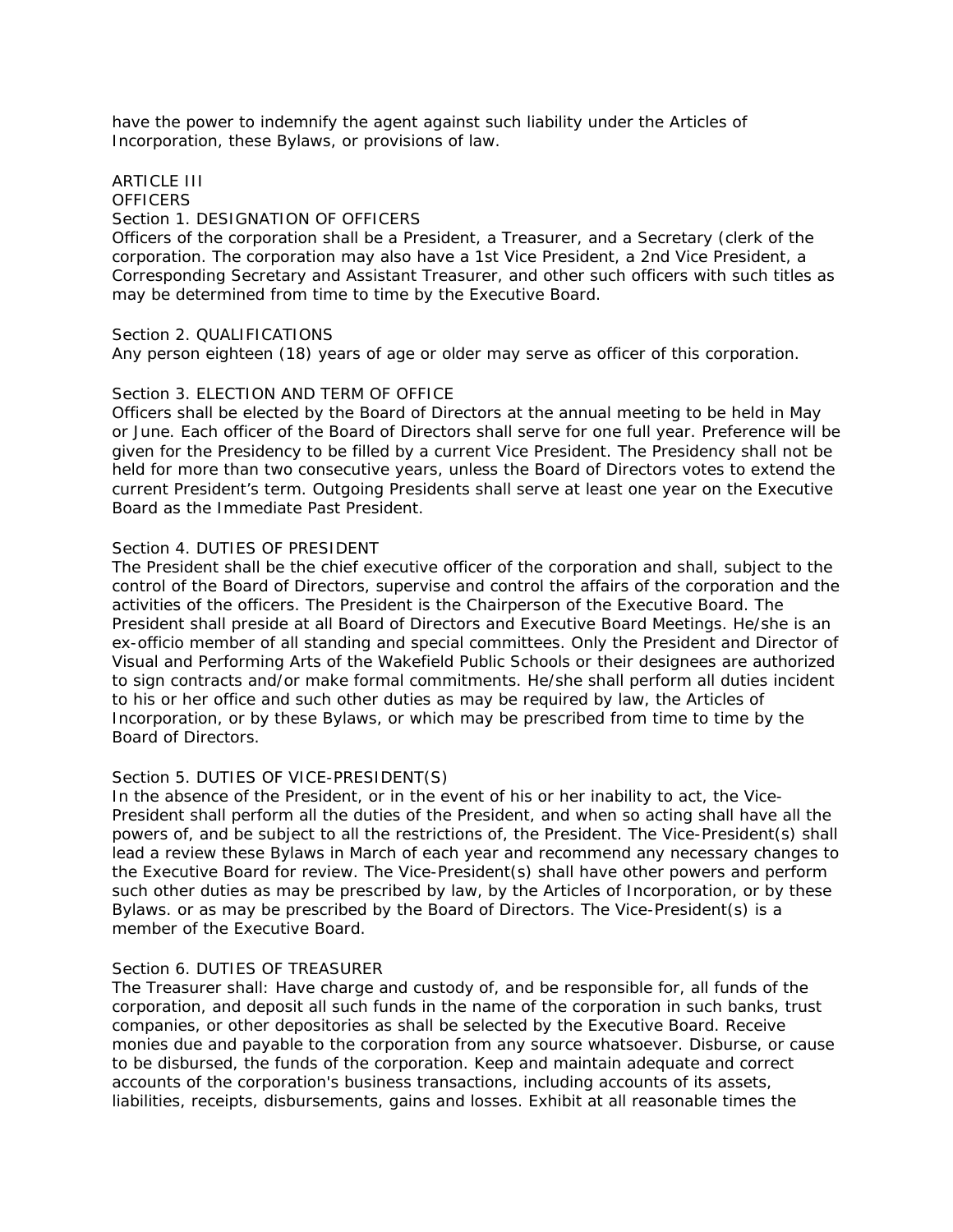financial records to any director of the corporation, including the financial condition of the corporation. Prepare, or cause to be prepared, and certify, or cause to be certified, the financial statements to be included in any required reports. Serve as member of the Executive Board. In general, perform all duties incident to the office of Treasurer and such other duties as may be prescribed by law, by the Articles of Incorporation, or by these Bylaws, or as may be presorted by the Board of Directors.

## Section 7. DUTIES OF SECRETARY The Secretary(ies)

Certify and keep at the principal office of the corporation the original, or a copy of these Bylaws as amended or otherwise altered to date. Keep at the principal office of the corporation or at such other place as the board may determine, a book of minutes of all meetings of the directors, and the minutes of the meetings of the Executive Board, whether regular or special, how called, how notice thereof was given, the names of those present at the meeting, and the proceedings thereof. See that all notices are duly given in accordance with the provisions of these Bylaws or as required by law. Exhibit at all reasonable times to any director of the corporation, the Bylaws, and the minutes of the proceedings of the Directors of the Corporation and the Executive Board. Serve as a member of the Executive Board. In general, perform all duties incident to the office of Secretary and such other duties as may be prescribed by law, by the Articles of Incorporation, or by these Bylaws, or as may be prescribed by the Board of Directors.

# ARTICLE IV EXECUTIVE BOARD

Section 1. MEMBERS

The Executive Board shall consist of the Officers of the Corporation, the Director of Visual and Performing Arts of the Wakefield Public Schools, and the Immediate Past President of the Corporation.

# Section 2. POWERS

The administrative powers of the corporation shall be vested in the Executive Board which shall have charge, control, and management of the property, affairs, and funds of the corporation; shall fill vacancies among the officers for unexpired terms; and shall have the power and authority to do and perform all acts and functions not inconsistent with the Articles of Incorporation, these Bylaws or provisions of law.

# ARTICLE V - COMMITTEES AND COORDINATORS

## Section 1. COORDINATORS

The corporation shall have coordinators as designated by resolution of the Executive Board. These coordinators will assist in attaining the objectives of the corporation. Duties and responsibilities of each coordinator and their committee will be placed as an addendum to these Bylaws. All coordinators and their representatives will report to the Executive Board as needed. The Executive Board will oversee the duties and responsibilities of all coordinators and committees. The Executive Board will appoint and dismiss coordinators and committees when the purpose and function do not follow objectives of the corporation or upon completion of designated duties

## Section 2. SPECIAL COMMITTEES

Committees appointed by the President for special and temporary purposes shall function for the purposes appointed and shall dissolve upon completion of the designated duties.

Section 3. MEETINGS AND ACTIONS OF COMMITTEES AND COORDINATORS Meetings and action of committees shall be governed by, noticed, held and taken in accordance with the provisions of these Bylaws concerning meetings of the Board of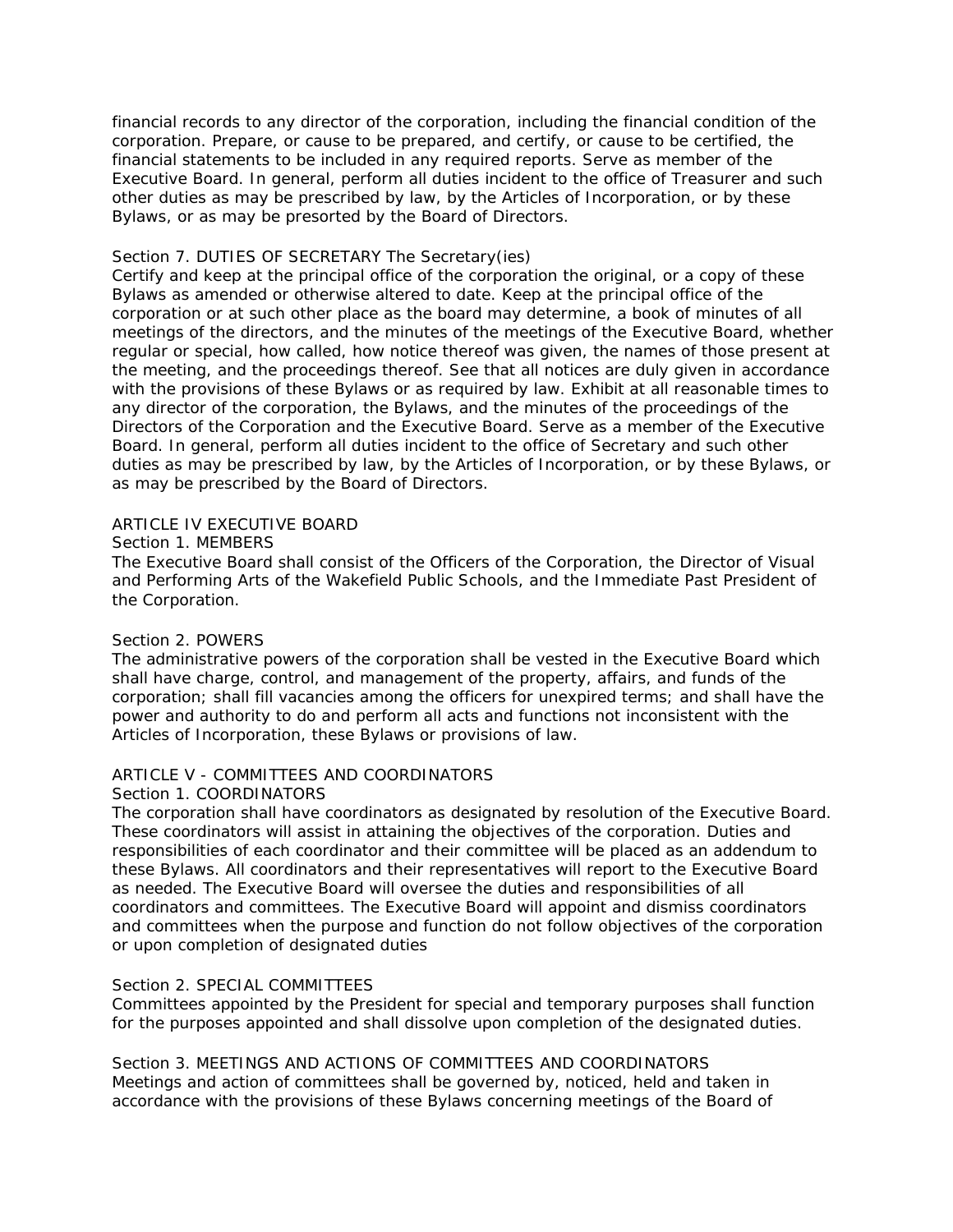Directors, with such changes in the context of such Bylaw provisions as are necessary to substitute the committee and its members for the Board of Directors.

ARTICLE VI ELECTION OF EXECUTIVE BOARD AND COORDINATORS Section 1. NOMINATING COMMITTEE

In January of each year, the President of the Board of Directors will appoint a Nominating Committee of not less than three (3) or more than five (5) members. Whenever possible the Nominating Committee should be comprised of outgoing directors.

Section 2. NOMINATIONS In May of each year, the Nominating Committee shall submit to the Board of Directors nominations for officers, the Executive Board, and Coordinators. • The nominations shall be presented to the association members at the annual meeting, at which time nominations may be presented to the membership.

Section 3. VOTING Each director (member) in good standing shall be qualified to vote.

## ARTICLE VII EXECUTION OF INSTRUMENTS, DEPOSITS AND FUNDS Section 1. EXECUTION OF INSTRUMENTS

The Executive Board, except as otherwise provided in these Bylaws, may by resolution authorize any officer or agent of the corporation to enter into any contract or execute and deliver any instrument in the name and on behalf of the corporation, and such authority may be general or confined to specific instances. Unless so authorized, no officer, agent, or employee shall have any power or authority to bind the corporation by any contract or engagement or to pledge its credit or render it liable monetarily for any purpose or in any amount.

Section 2. CHECKS

Except as otherwise specifically determined by resolution of the Executive board. or as otherwise required by law, checks shall be signed by the Treasurer(s).

Section 3. DEPOSITS

All funds of the corporation shall be deposited from time to time to the credit of the corporation in such banks, trust companies, or other depositories as the Executive Board may select.

Section 4. GIFTS

The Executive Board may accept on behalf of the corporation any contribution, gift or bequest for the nonprofit purposes of this corporation.

ARTICLE VIII CORPORATE RECORDS

Section 1. MAINTENANCE OF CORPORATE RECORDS

The corporation shall keep at its principal office:

- a) Minutes of all meetings
- b) A copy of the Articles of Incorporation and Bylaws as amended to date
- c) Copies of all required state and federal filings
- d) Monthly and annual financial records

ARTICLE IX

IRC (c) (3) TAX EXEMPTION PROVISIONS

Section 1. LIMITATIONS ON ACTIVITIES

No substantial part of the activities of this corporation shall be the carrying on of propaganda, or otherwise attempting to influence legislation, and this corporation shall not